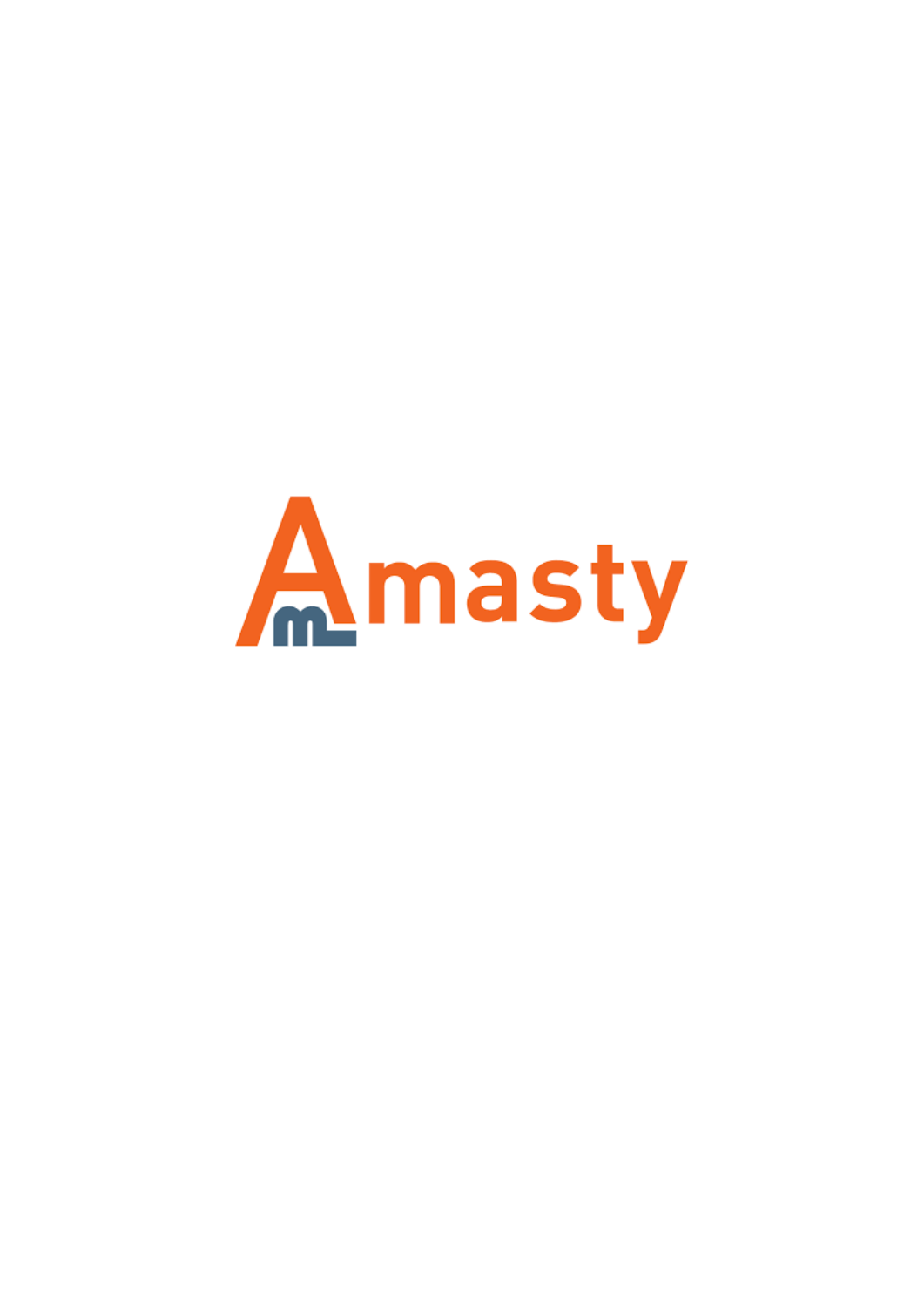# **Shipping Rules**

Manage live shipping rates according to your needs: surcharge, deduct or override rates, provided by different carriers.

- Create rules based on order, product and customer attributes
- Modify rates either for the whole cart or for single items
- Set up shipping based on customer groups and store views
- Change delivery prices both by flat amount and by percent

## **Troubleshooting checklist**

If the rule you've just set up doesn't seem to work please check the information below first.

#### **Make sure that conditions are set correctly**

[Oftentimes it happens that shipping rules don't work because of incorrectly specified conditions. See](https://amasty.com/docs/lib/exe/fetch.php?media=magento_1:shipping_rules:trouble-1.png) [the example below](https://amasty.com/docs/lib/exe/fetch.php?media=magento_1:shipping_rules:trouble-1.png)



The problem with these conditions is that Magento tries to find a product with SKU "sku1, sku2, sku3" in the cart, which is wrong. Of course, we wanted it to look for one of the products from the list: sku1, sku2 or sku3. This is how rule should've been configured for this requirement

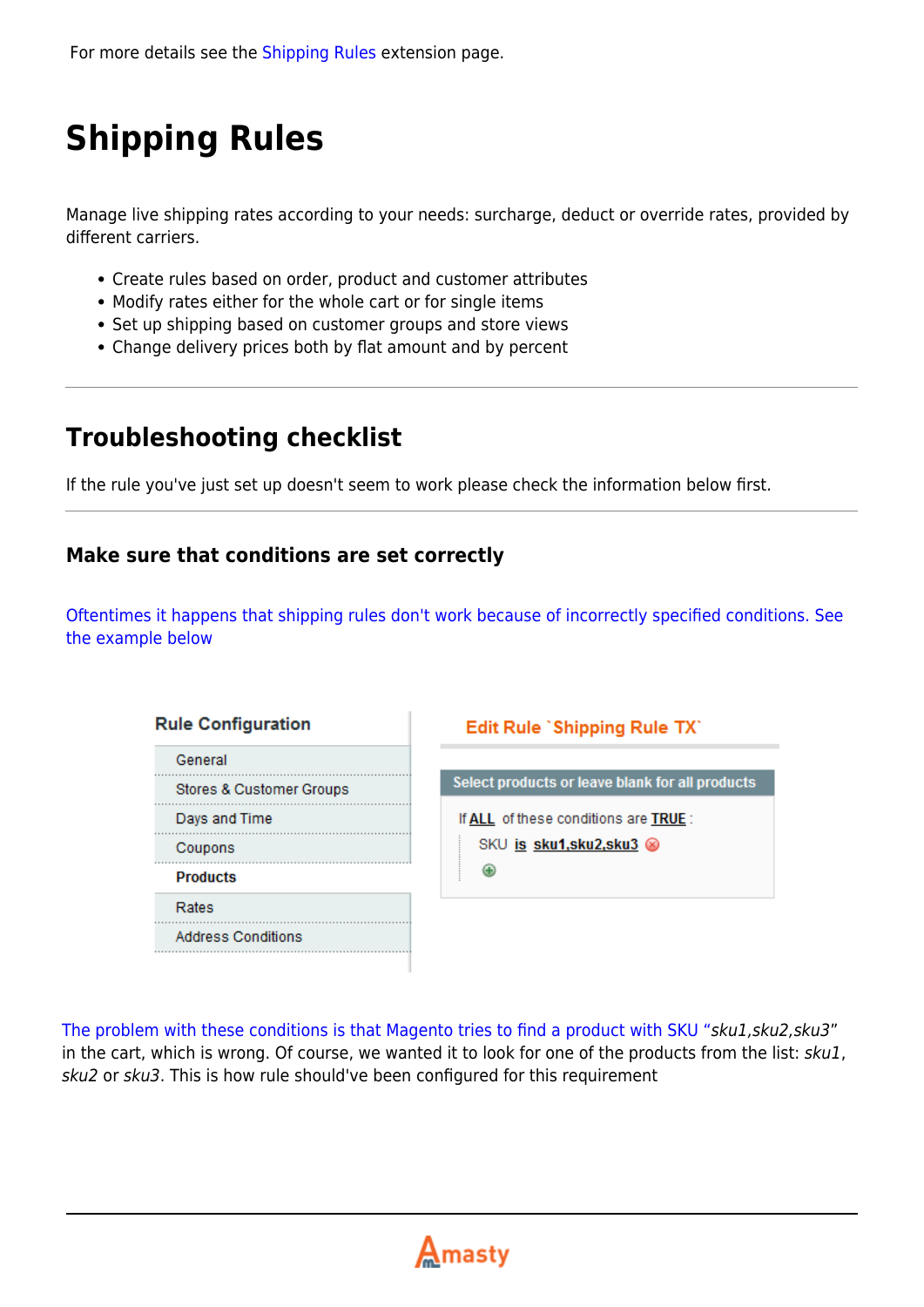| <b>Rule Configuration</b> | Edit Rule `Shipping Rule TX`                    |
|---------------------------|-------------------------------------------------|
| General                   |                                                 |
| Stores & Customer Groups  | Select products or leave blank for all products |
| Days and Time             | If ALL of these conditions are TRUE :           |
| Coupons                   | SKU is one of sku1, sku2, sku3                  |
| <b>Products</b><br>H      |                                                 |
| Rates                     |                                                 |
| <b>Address Conditions</b> |                                                 |
|                           |                                                 |

#### <span id="page-2-0"></span>**Difference between conditions on Products and Address Conditions tabs**

Short version:

- **Address Conditions** control when the rule should be be applied.
- **Products** tab controls which products will have their shipping rates changed.

#### [Please see the example rule setup below](https://amasty.com/docs/lib/exe/fetch.php?media=magento_1:shipping_rules:trouble-3.png)

| <b>Rule Configuration</b>           |   | Edit Rule `Shipping Rule TX`                    |                                    | <b>Rule Configuration</b>           |   | Edit Rule `Shipping Rule TX`                    |
|-------------------------------------|---|-------------------------------------------------|------------------------------------|-------------------------------------|---|-------------------------------------------------|
| General                             |   |                                                 |                                    | General                             |   |                                                 |
| <b>Stores &amp; Customer Groups</b> |   | Select products or leave blank for all products |                                    | <b>Stores &amp; Customer Groups</b> |   | Apply the rule only if the following conditions |
| Days and Time                       |   | If ALL of these conditions are TRUE :           |                                    | Days and Time                       |   | If ALL of these conditions are TRUE :           |
| Coupons                             |   | SKU is one of sku1, sku2, sku3                  |                                    | Coupons                             |   | If total quantity equals or greater than 5      |
| <b>Products</b>                     | H | ⊕                                               |                                    | Products                            | 日 | SKU is one of sku1, sku2, sku3                  |
| Rates                               | 圄 |                                                 |                                    | Rates                               | 日 | G                                               |
| <b>Address Conditions</b>           | ⊟ |                                                 |                                    | <b>Address Conditions</b>           | 昌 | Œ                                               |
|                                     |   | <b>Rule Configuration</b>                       | Edit Rule `Shipping Rule TX`       |                                     |   |                                                 |
|                                     |   |                                                 |                                    |                                     |   |                                                 |
|                                     |   | General                                         |                                    |                                     |   |                                                 |
|                                     |   | <b>Stores &amp; Customer Groups</b>             | <b>Rates</b>                       |                                     |   |                                                 |
|                                     |   | Davs and Time                                   | Calculation                        | Replace                             |   | $\checkmark$                                    |
|                                     |   | Coupons                                         |                                    |                                     |   |                                                 |
|                                     |   | Products                                        | Base Rate for the Order            | 0.00                                |   |                                                 |
|                                     |   | <b>Rates</b>                                    | <b>Fixed Rate per Product</b><br>H | 0.00                                |   |                                                 |

This rule will work like this: when there are **5 or more sku1,sku2 or sku3**, replace shipping rate only for **sku1,sku2 and sku3** with **\$0**. If there are any other products in the cart when the rule activates, their shipping rates won't be altered.

#### **Make sure that there are no other rules activated if they are not needed**

When you have multiple active shipping rules at the same time and they are set to **Replace** original shipping rates then you may end up in the situation like below:

• Rule 1 has the highest priority, so it is trying to apply first. Since conditions in the rule match

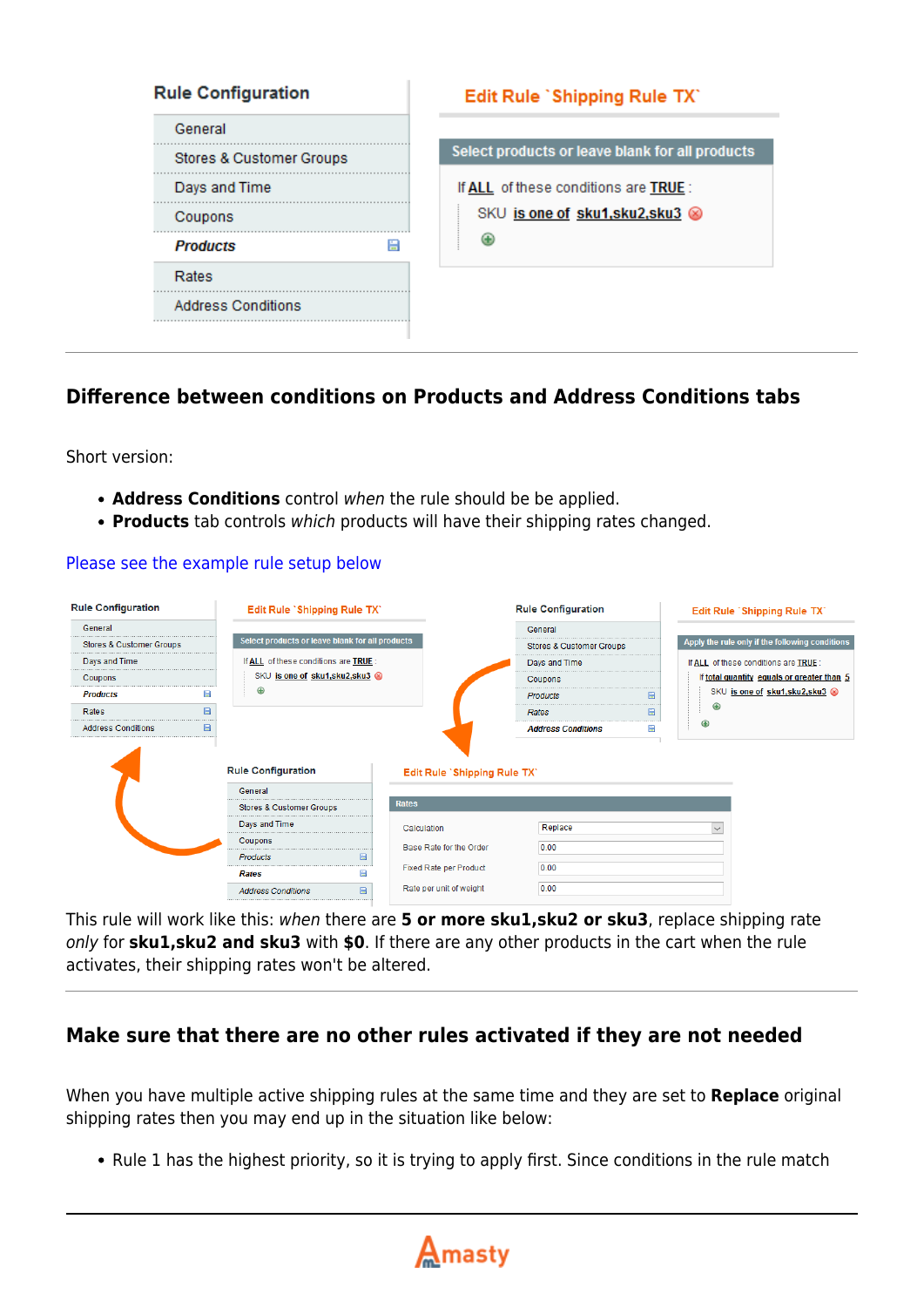cart contents, the rule is applied and it replaces shipping for the order with \$20

- Rule 2 has a lower priority than the Rule 1 so it comes second and conditions in this rule also match cart contents. This rule is set to give free shipping for all items, so current \$20 shipping rate which was set by the Rule 1 is now will be replaced by the rates from the Rule 2 so we have \$0 shipping.
- Now Rule 3 is trying to apply, but it is set to replace shipping for only one item in the cart with \$7.50 and now we have \$7.50 shipping rate for the whole order.

Confusing, isn't it? Certainly, you don't want something like this to happen so you should make sure all your rules will be applied only when necessary. You can use **Address Conditions** to limit the cases when the rule can be applied.

## **General extension settings**

| <b>Price and tax settings</b>                             |                                                                  |  |
|-----------------------------------------------------------|------------------------------------------------------------------|--|
| Include Tax in the Price<br>Include Discount in the Price | No<br>$\checkmark$<br>No<br>$\checkmark$                         |  |
| <b>Discount Display</b>                                   |                                                                  |  |
| Enabled                                                   | Yes<br>$\checkmark$<br>▲ Show both old and new rates             |  |
| New Price Style                                           | color:red                                                        |  |
|                                                           | ▲ For example: "color:red" without quotes.                       |  |
| Old Price Style                                           | text-decoration:line-through                                     |  |
|                                                           | ▲ For example: "text-decoration:line-through" without<br>quotes. |  |

- **Include Tax in the Price** includes or excludes tax\VAT when validating Subtotal condition.
- **Include Discount in the Price** includes or excludes applied discounts when validating Subtotal condition.
- **Discount Display Enabled** when enabled, an old shipping price will be displayed near the new one when the shipping rule is activated.
- **Discount Display New Price Style** CSS style for new price display.
- **Discount Display Old Price Style** CSS style for old price display.

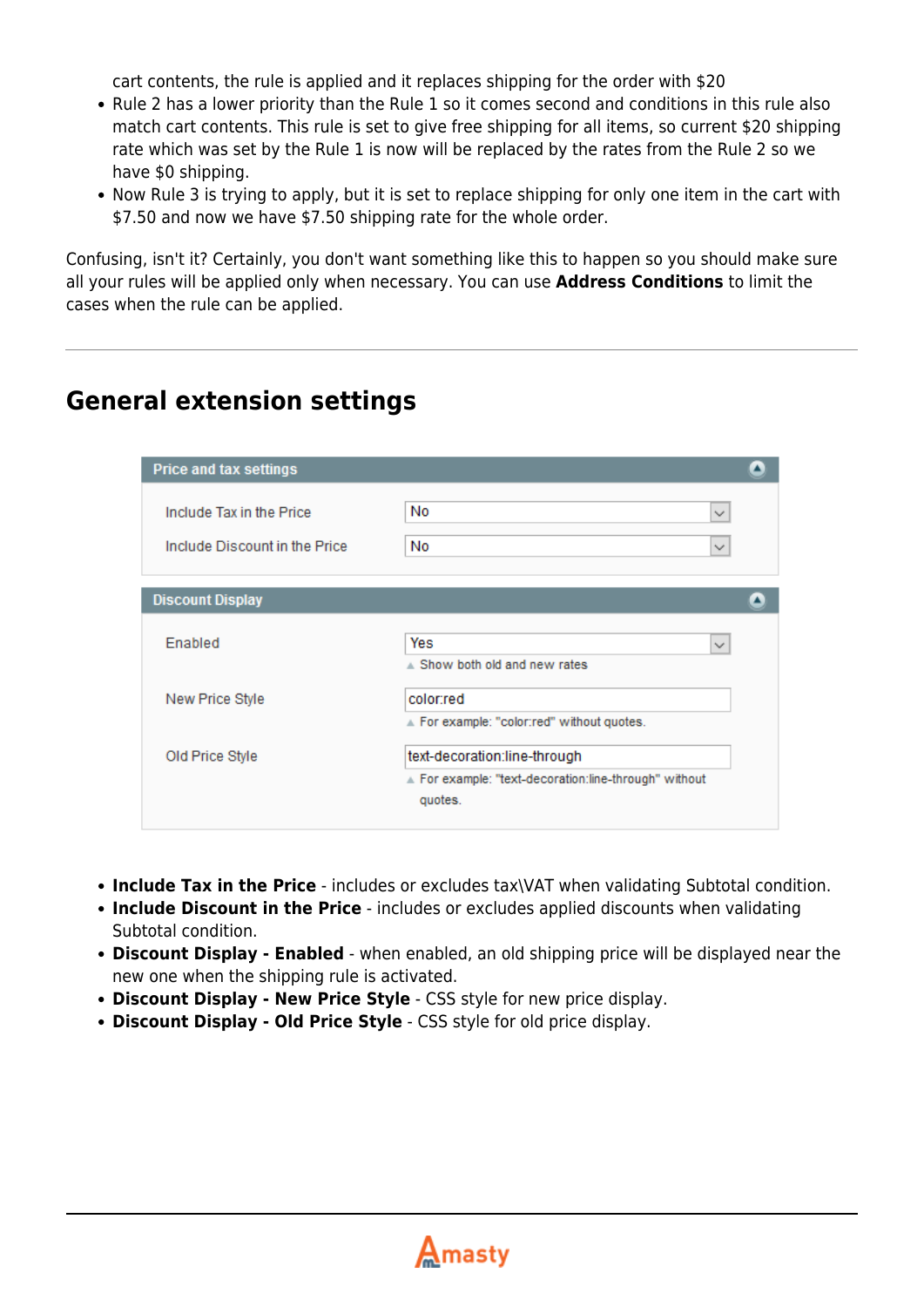## **Shipping rule settings**

Shipping Rules are set up in **Sales > Shipping Rules**

#### **General**

| <b>General</b>      |                                                                                                         |              |
|---------------------|---------------------------------------------------------------------------------------------------------|--------------|
| Name*               | Free shipping for shirts                                                                                |              |
| <b>Status</b>       | Active                                                                                                  | $\checkmark$ |
| Shipping Carriers * | <b>Flat Rate</b>                                                                                        | ۸            |
|                     | <b>Free Shipping</b>                                                                                    |              |
|                     | Best Way                                                                                                |              |
|                     | DHL (Deprecated)                                                                                        |              |
|                     | <b>Federal Express</b>                                                                                  |              |
|                     | <b>United Parcel Service</b>                                                                            |              |
|                     | United States Postal Service                                                                            |              |
|                     | <b>DHL</b>                                                                                              |              |
|                     |                                                                                                         |              |
| Shipping Methods    |                                                                                                         |              |
|                     | A One method name per line, e.g Next Day Air. Leave                                                     | d.           |
| Priority            | empty for all methods.<br>A If a product matches several rules, the first rule will be<br>applied only. |              |

- **Name** the name of the shipping rule.
- **Status** enables and disables the rule.
- **Shipping Carriers** controls which shipping carriers will have rates from their methods recalculated.
- **Shipping Methods** a rule can be applied to specific shipping methods from the list of methods of a particular carrier. Specify the names of such methods here (one per line) to apply the rule only to defined carriers.
- **Priority** controls the order of rules application. 0 is the highest priority.

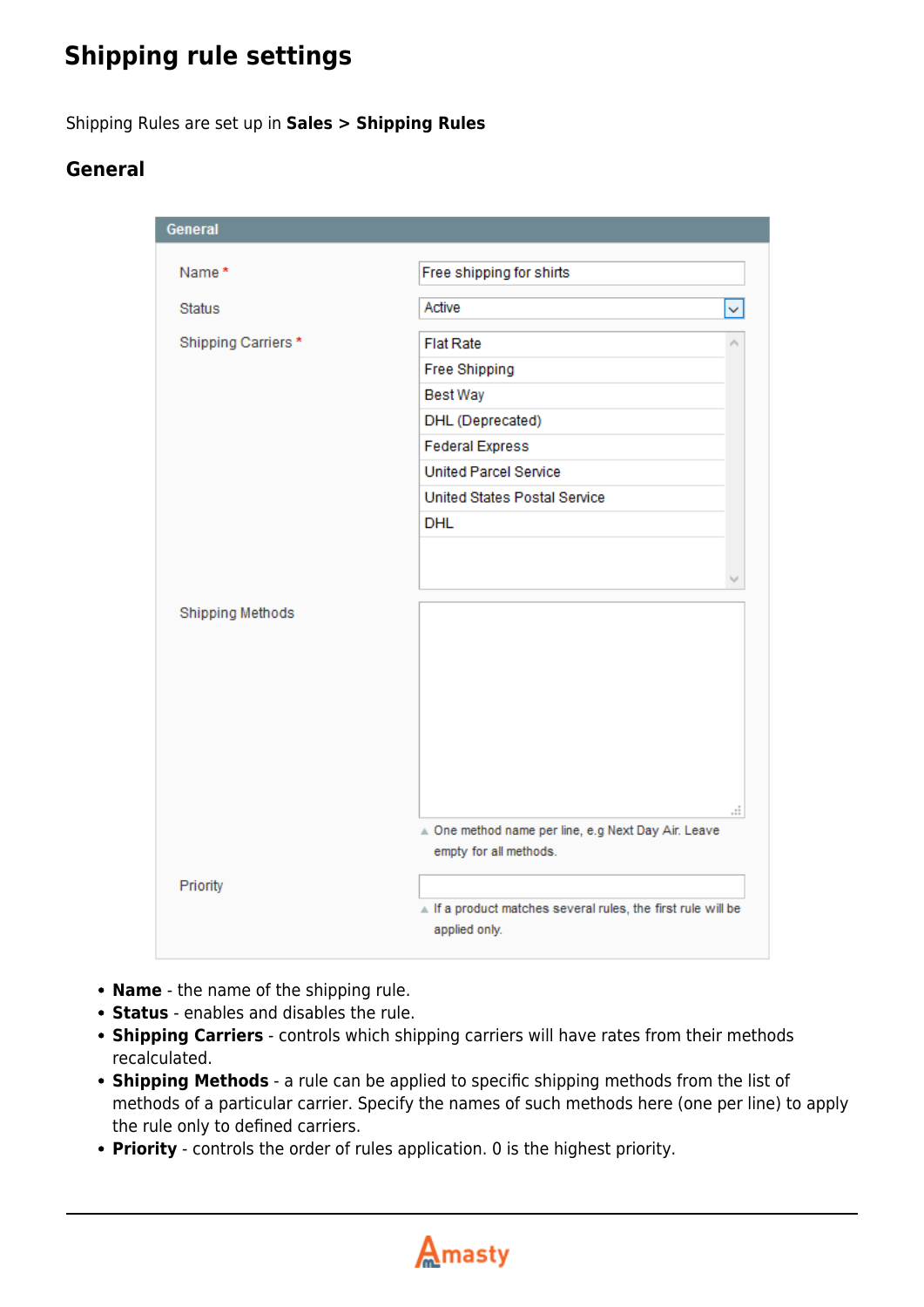Please note that when more than one rule replaces a shipping rate for the same product only the rate from the last applied rule will be displayed.

### **Stores & Customer Groups**

| <b>Apply In</b>        |                                                            |
|------------------------|------------------------------------------------------------|
| Admin Area             | No<br>$\checkmark$                                         |
| <b>Stores</b>          | <b>Main Website</b><br>۸<br><b>Main Store</b>              |
|                        | English                                                    |
|                        | French                                                     |
|                        | German                                                     |
| <b>Apply For</b>       | A Leave empty or select all to apply the rule to any store |
| <b>Customer Groups</b> | NOT LOGGED IN<br>۸                                         |
|                        | General                                                    |
|                        | Wholesale                                                  |
|                        | Retailer                                                   |
|                        | A Leave empty or select all to apply the rule to any group |

- **Admin Area** controls whether the rule will be applied when an order is placed in the admin area.
- **Stores** controls on which stores the shipping method will be displayed.
- **Customer Groups** restricts customer groups which will be able to use the shipping method.

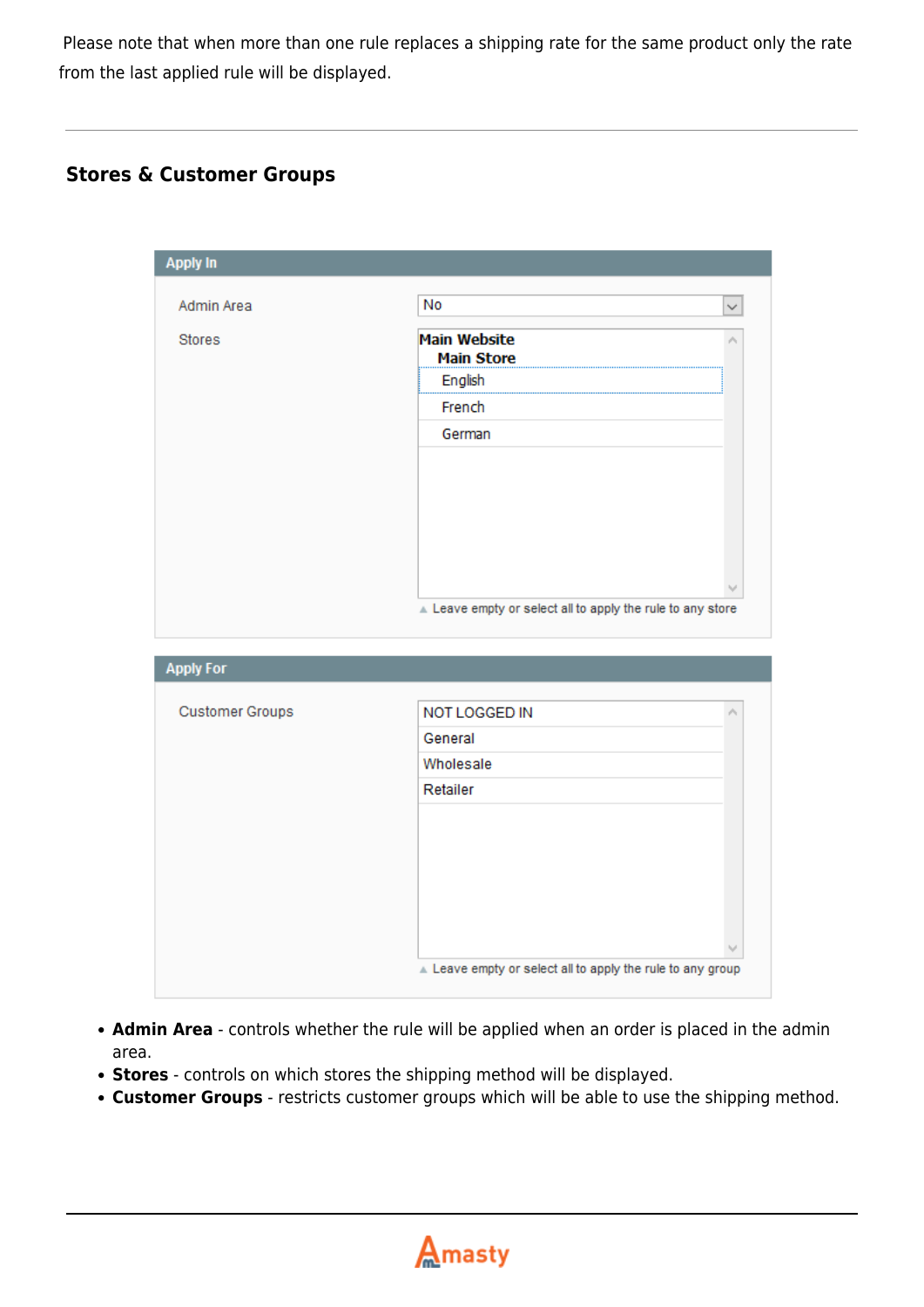## **Days and Time**

| <b>Days and Time</b> |                                                         |                 |
|----------------------|---------------------------------------------------------|-----------------|
| Days of the Week     | Sunday                                                  | $\mathcal{O}_2$ |
|                      | Monday                                                  |                 |
|                      | Tuesday                                                 |                 |
|                      | Wednesday                                               |                 |
|                      | Thursday                                                |                 |
|                      | Friday                                                  |                 |
|                      | Saturday                                                |                 |
|                      | A Leave empty or select all to apply the rule every day |                 |
| Time From:           | Please select                                           | $\checkmark$    |
| Time To:             | Please select                                           | $\checkmark$    |

- **Days of the Week** when selected, the rule will be applied only to a specified day of the week.
- Time From To when set, the rule will be applied only to the specified time period (PHP time).

#### **Coupons**

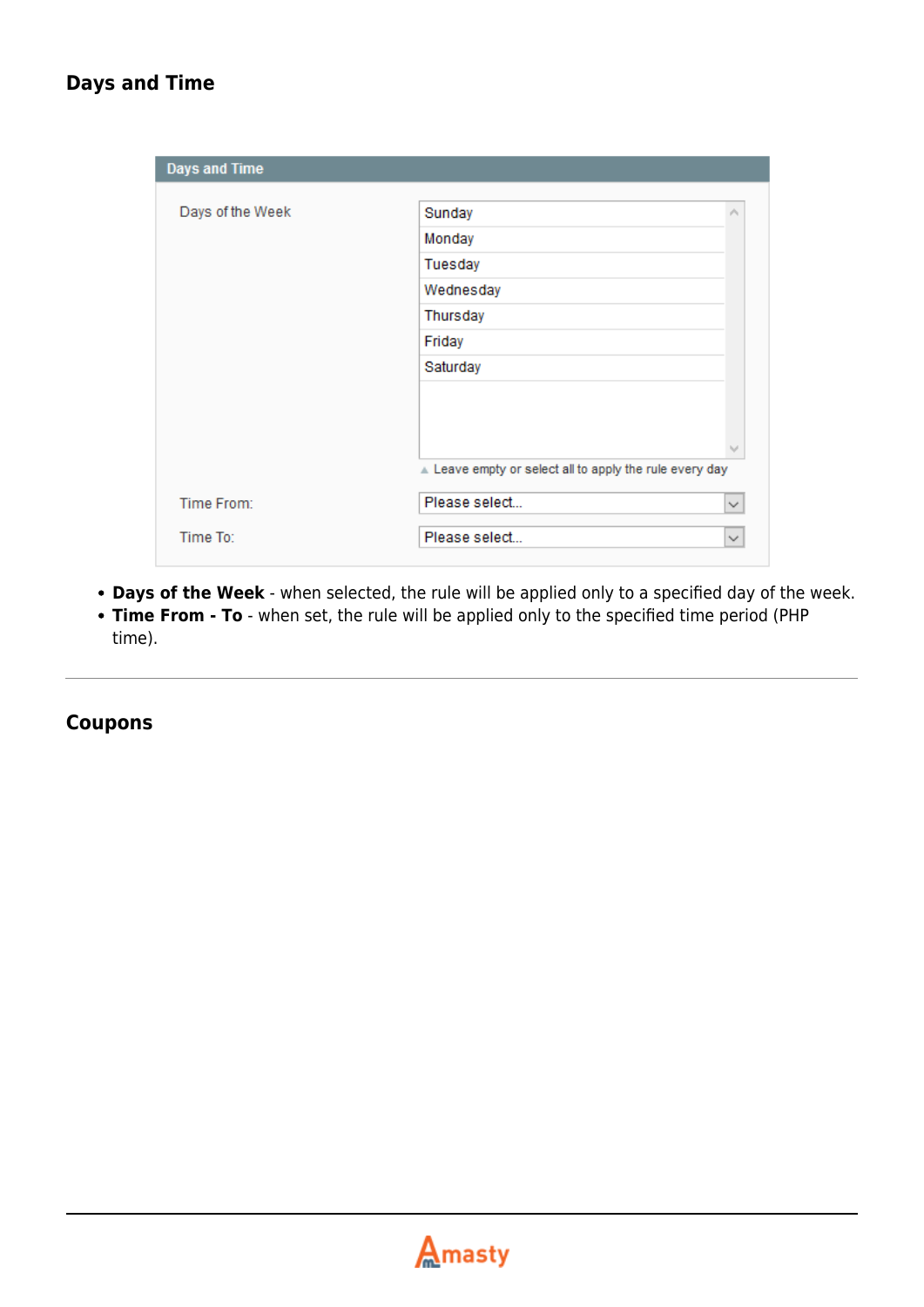| <b>Apply Restrictions Only With</b>   |                                                                                                                                                                                                                                                 |  |
|---------------------------------------|-------------------------------------------------------------------------------------------------------------------------------------------------------------------------------------------------------------------------------------------------|--|
| <b>Coupon Codes</b>                   | A Apply this rule with provided coupons only. Comma<br>separated. Create coupon in Promotions / Shopping<br>Cart Rules area first.                                                                                                              |  |
| Shopping Cart Rules (discount)        | Shipping promo coupons (UPS)<br>weight coupon<br>A Apply this rule with ANY coupon from specified<br>discount rules. Create rule in Promotions / Shopping<br>Cart Price Rules area first. Useful when you have<br>MULTIPLE coupons in one rule. |  |
| <b>Do NOT Apply Restrictions With</b> |                                                                                                                                                                                                                                                 |  |
| Coupon codes                          | A Not apply this rule with provided coupons. Comma<br>separated. Create coupon in Promotions / Shopping<br>Cart Rules area first.                                                                                                               |  |

| Shipping promo coupons (UPS)<br>weight coupon                                      |
|------------------------------------------------------------------------------------|
|                                                                                    |
|                                                                                    |
|                                                                                    |
|                                                                                    |
|                                                                                    |
|                                                                                    |
|                                                                                    |
|                                                                                    |
| A Not apply the rule with ANY coupon from specified                                |
|                                                                                    |
| discount rules. Create coupon in Promotions / Shopping                             |
| Cart Price Rules area first. Useful when you have<br>MULTIPLE coupons in one rule. |
|                                                                                    |

**Apply Restrictions Only With - Coupon Codes** - when filled in, the rule will be applied only when the coupon code is used. **Please note** that you need to have the **Shopping Cart Price Rules** with a coupon code set up for this feature to work.

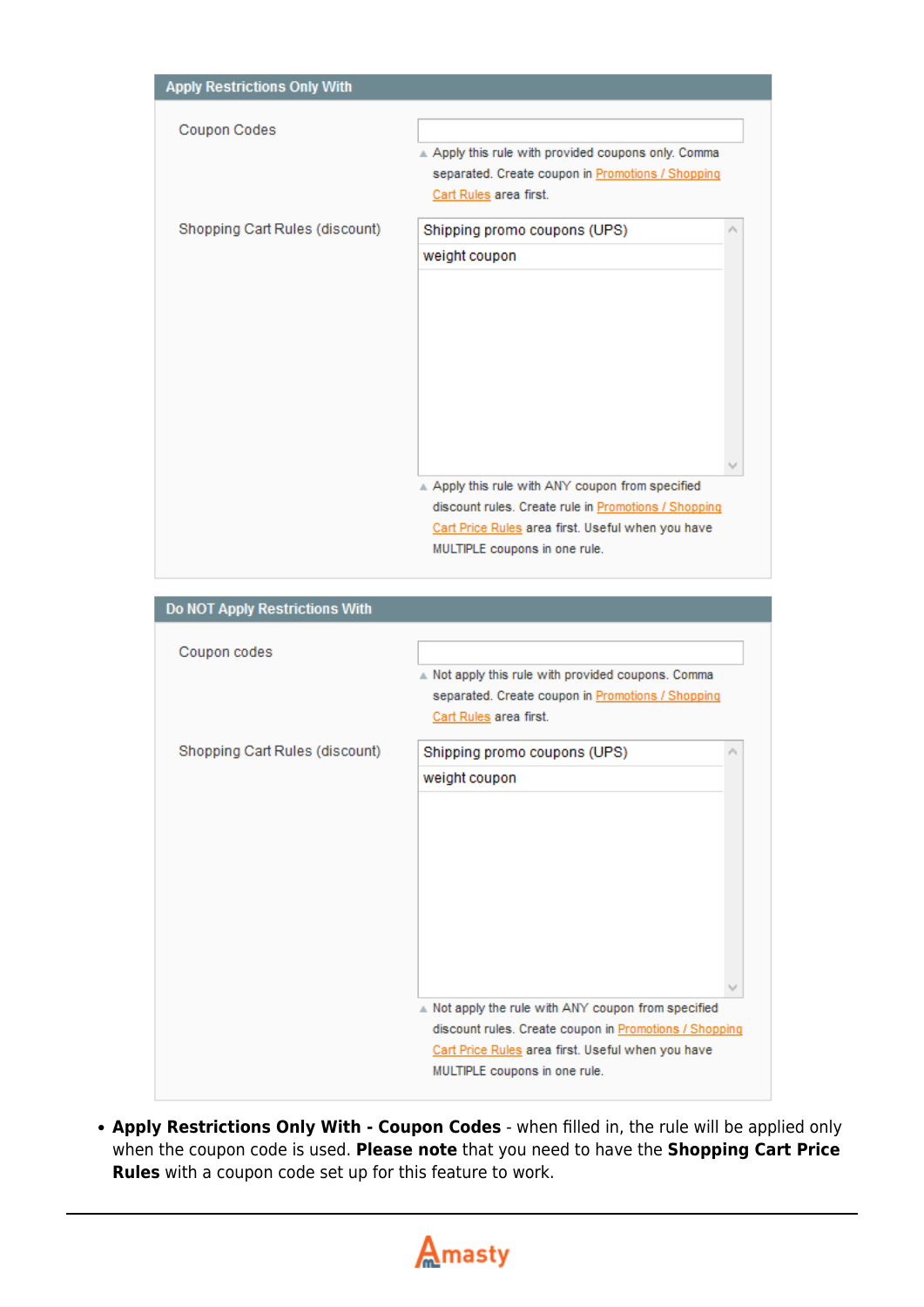- **Apply Restrictions Only With Shopping Cart Rules (discount)** same as the setting above, but this time it will be activated when any coupon from the promotion rule is used.
- **Do NOT Apply Restrictions With Coupon Codes** works almost like **Apply Coupon Codes** above, but instead of applying the rule it will cancel it.
- **Do NOT Apply Restrictions With Shopping Cart Rules (discount)** same as **Apply - Shopping Cart Rules** but this option will cancel the rule instead of applying it.

#### **Products**

| Select products or leave blank for all products                 |                                                                                                                             |
|-----------------------------------------------------------------|-----------------------------------------------------------------------------------------------------------------------------|
| If ALL of these conditions are TRUE :<br>$\bf \bf \Theta$       |                                                                                                                             |
| <b>Free Shipping</b>                                            |                                                                                                                             |
| Ignore Free Shipping Promo                                      | No<br>$\checkmark$<br>A If the option is set to 'No', totals below will be applied<br>only to items with non-free shipping. |
| Totals for selected products, excluding items shipped for free. |                                                                                                                             |
| Weight From                                                     |                                                                                                                             |
| Weight To                                                       |                                                                                                                             |
| Qty From                                                        |                                                                                                                             |
| Qty To                                                          |                                                                                                                             |
| <b>Price From</b>                                               |                                                                                                                             |
| Price To                                                        | A Original product cart price, without discounts.<br>A Original product cart price, without discounts.                      |

- **Condition tree** here you can select products to which rules will be applied. Please check [Difference between conditions on Products and Address Conditions tabs](#page-2-0) section for more details.
- **Ignore Free Shipping Promo** when enabled, free shipping applied to items by **Shopping Cart Price Rules** will be replaced with the rates from the rule.
- **Totals for selected products, excluding items shipped for free.** additional conditions for product subselection. For example, if you've set to apply the rule on products from **Category 47**, and then set **Weight to** condition in this section to "10", then the rule will apply until total weight of products from category 47 reaches **10** and then disable.

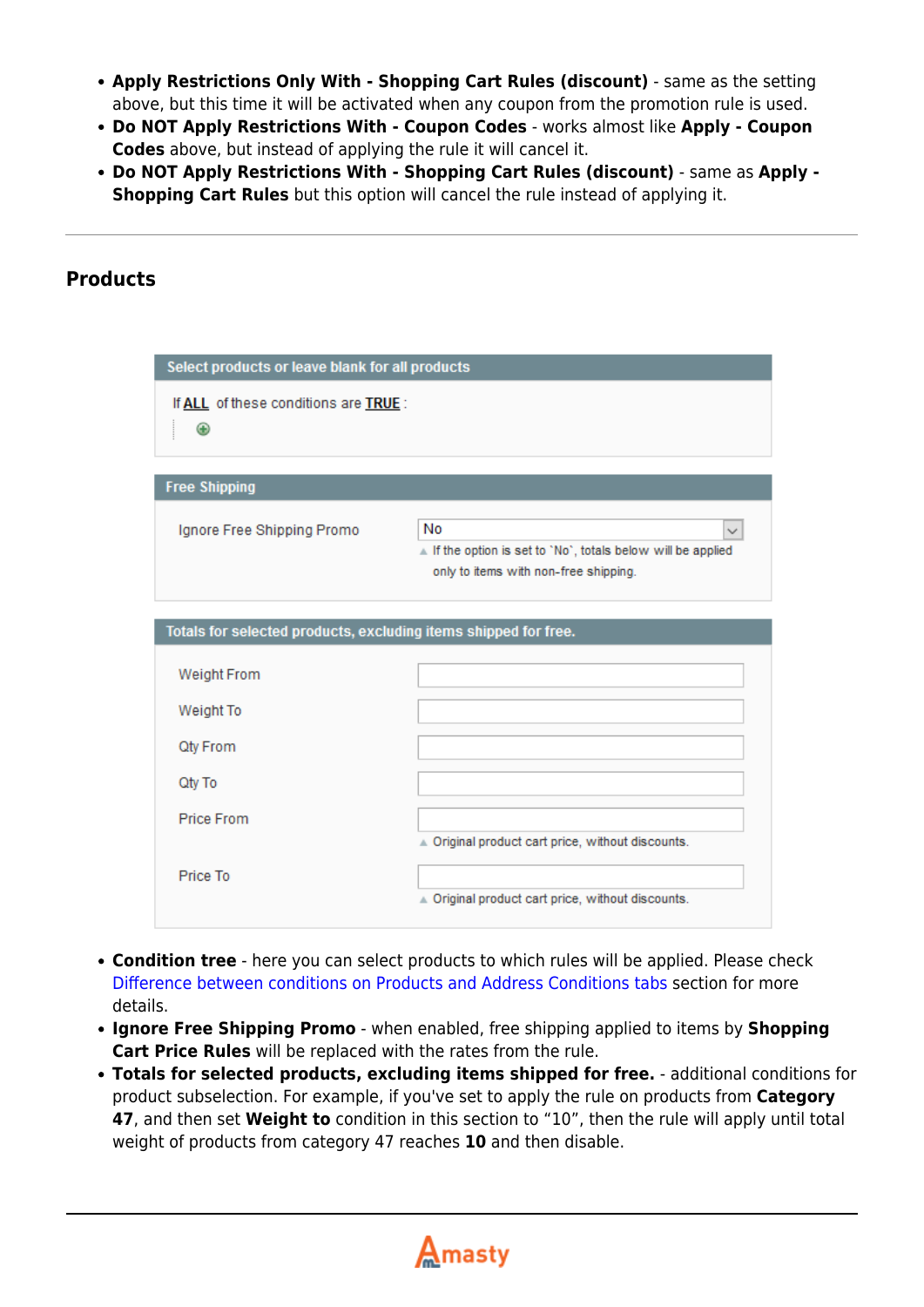#### **Rates**



- **Calculation** can be set to **Replace** which **replaces** the shipping rate with a new value, **Surcharge** which **adds** a calculated value on top of existing shipping rate, and **Discount** which **subtracts** calculated value from the existing shipping rate.
- **Base Rate for the Order** rate for the whole order.
- **Fixed Rate per Product** rate, which will be multiplied by the quantity of products in the cart.
- **Rate per unit of weight** rate, which will be multiplied by the weight of products in the cart.
- **Percentage per Product** rate, which is calculated as a percentage of the price sum of products in the cart.
- **Handling Percentage** percentage of the original shipping rate.
- **Minimal\Maximal rate change** minimal or maximal value by which the original rate can be changed.